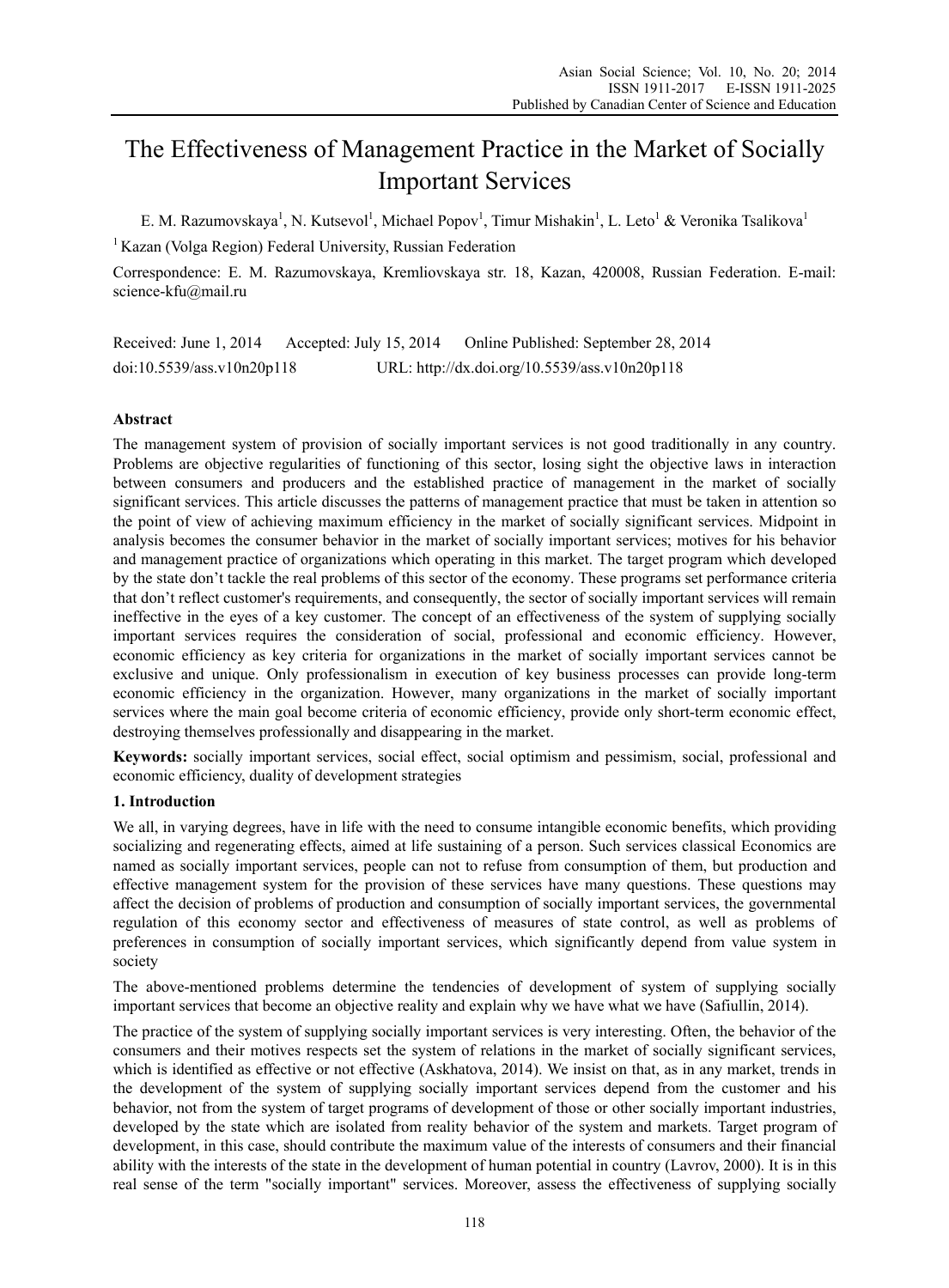important services outside the traditions of management will prevent reaching it.

#### **2. Discussion**

Now we consider the established traditions in the functioning of the system supplying socially important services, which substantially affect the ability to achieve efficiency and satisfaction of the consumer.

First, that comes into view is the system of expectations of the population about inefficient work of the subjects in the system of supplying socially important services. What would we say-about medical institutions, universities, public transport and others-negative assessment of their work in this market is obvious and every day. The question arises as to why the existing system of supplying socially important services obviously has a negative assessment, and how the negative expectations influence to development of this sector? There is wide range of previously developed economic theories (Lucas, 1991), (Buiter, 1981): we can begin with the theory of adaptive and rational expectations and continue by theory of psychological contracts in the behavior of people. (McInnis, 2008) But the most interesting in this question is such phenomena as social optimism and social pessimism as categories in philosophy and sociology, they clearly can explain why negative expectations will initiate similar negative trends in the development of the system of socially important services.

The social optimism is a positive perception by the individual and any social group of the life, prospects of social development as result of modification the social factors. Social pessimism, on the contrary, is negative perception of the individual or a social group of the prospects of social development as result of the new social factors. (Botasheva, 2002). We can say that the process of formation of social optimism is determined by three factors:

1) life experience,

2) system requirements of people,

3) conditions of development the system of supplying socially important services.

In turn, the experience of the people can be defined through indicators such as knowledge, values, and interests and other. Interweaving subjective (life experience, needs) and objective (state of the environment, situation, position the subject in the socio-economic and other) and determine the level of social optimism (Varlamova, 2014). If life experience and repeated dissatisfaction human needs in socially important services to match with the impossibility of achieving economic efficiency in the market of socially important services, development trends always will be negative.

We will stop on the review of the concept of efficiency in supplying socially important services. So, if we can speak about the effectiveness of the hospital, it will go on the degree of achievement of concrete results. So, the term "efficiency" in health care cannot be identified with the economic effectiveness. In health care, the economic effectiveness can be "zero" and even a "negative" result. (Trawick, 2001), (Connolly, 1999)

The effectiveness of the medical centre cannot be determined unambiguously. It is expedient to speak about the three types of efficiency: social, medical, economic, among which the priority is given to medical and social efficiency. Medical effectiveness is the degree of achievement of the medical result. In relation to one particular patient is improved health, restore lost functions of separate organs and systems. For medical center level and the industry, medical effectiveness can be measured by share of cured patients, reduction of cases of transfer of the disease into a chronic form etc.

Social efficiency is mapped to the degree of achievement of the social result. For particular patient is to return his to work and active life in society, satisfaction with medical care. At the level of the industry is the increase in life expectancy of the population, reduction of mortality and disability, the satisfaction of society system with medical care. But these are the indicators of human potential development in the country. (Bulnina, 2014)

Calculation of economic efficiency associated with the search for the most efficient use of available resources. This measure is necessary in assessing the performance of the health system as a whole, its separate subdivisions and structures, as well as economic justification for activity of medical centers. Feature, however, is that often care activities can be economically inefficient, but medical and social effect requires their conduct (Kundakchyan, 2014). For example, in case of medical care of older people with chronic diseases, with the obvious medical and social efficiency, the economic effect will be negative. With the use of modern medical preparations, intensive therapy and reanimation achieved medical and social effect-saved a person's life, however, people can become disabled and unable to work. In addition, the cost of medical care can exceed the expected economic results.

Thus, economic efficiency, in the social sector cannot be decisive. However, currently the normative documents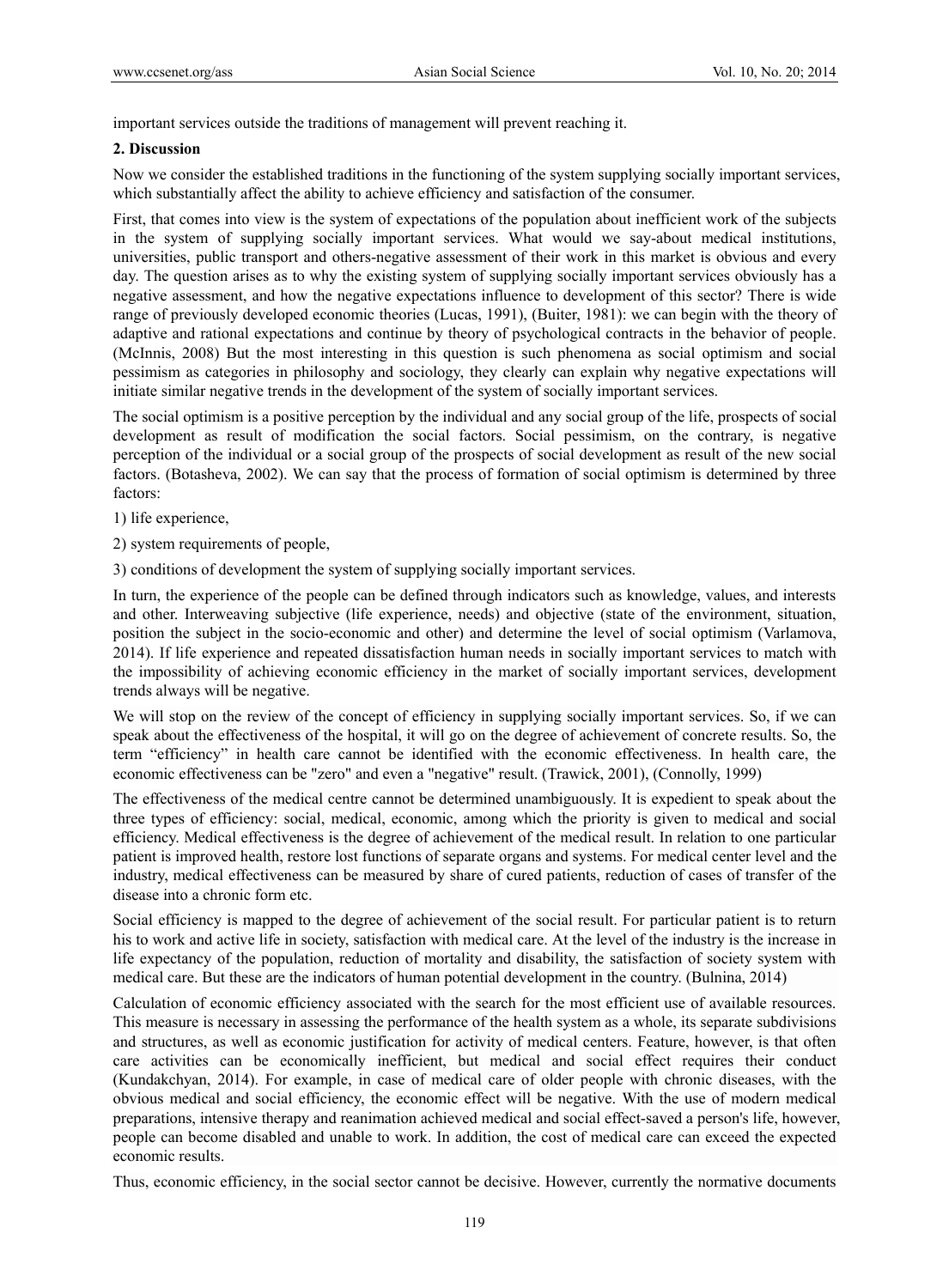do not contain precise instructions for selecting performance indicators in assessing of system of supplying socially important services. Each of the market sectors (education, health, housing etc.) are faced with their own choice in the achievement of performance indicators. However, none of the sectors cannot avoid the problem of choice and the optimal ratio: economic-social-professional efficiency in the market of supplying socially important services (Fakhrutdinova, 2014). And this is a priority for the government: to development of human potential and, consequently, in the long term to ensure long-term economic growth, or to talk about short term economic performance.

Also, speaking about tendencies of development organizations which work in the market of socially important services, it is worth mentioning the relationship between what is oriented organization in achieving efficiency and practice of management that the organization implements. So, if economic efficiency indicators become the main purpose for subject in the market of socially important services, as result market organizational culture, power distance, stiff domestic competition, standardization of the results of work will be an integral attributes of management practice. This practice of management for consumers of socially important services is not significant and does not lead to the expected results; moreover, much of the practice of management simply cannot complete the work in socially important organizations.

As a result, we can talk about the so-called duality strategies in development organizations in the market of socially important services that destroy the professionalism in organizations. It is an obvious reality that is happening in sectors of socially important services. Many researchers speak about it. (Aspers, 2011); (Sleiter, 2008).

Understanding the effectiveness of behavior in professional activities can, and will be determined by the criteria of effectiveness, which are developed on different levels of economic systems. Understanding employee-it must be some indicators, in understanding the higher level of the hierarchy in an organization-this will be other indicators, in understanding the Ministry level-this will be the third, fourth and others (Panasyuk, 2014). Paradox is that when forming the strategies of all these levels and we will speak "about General program (concept) of development...." in frame of professional activity. Hence, each following level in the organizational system will simply "agree" with the requirements from "above", developing "sparing" strategy of behavior which will be implemented (Kramin, 2014).

Duality of strategies, which we have already said, is so-called "own world" in the structure. And secondly, there is the subordination the structure to the needs of self-determination of people, but not professional interest. In our minds, "own world" in the structure and subordination structure are extreme forms of the same phenomenon. Here, the determining factor is the category of "power" and sources of power within the organization (Kutsevol, 2014)

A classic set of sources the power is often uninteresting in the simple enumeration. But at impossibility of self-determination itself through professionalism in the activity of the organization, the source of power as a competence ceases to be relevant. Formal position and access to corporate resources remain the dominant interest for employees. The organization itself, in this case, has all chances to be professionally destroyed. It can exist in time, but her main professional functions make it invisible for the potential client. That is why the sector of socially important services priori ineffective in the eyes of consumers. And they are absolutely right.

### **3. Results**

Thus, we can assume that there is a system error in the practice of management organizations which supply socially important services. The system of supplying socially important services are operated on the basis not professional and social effectiveness, which will provide the development of the organization and the economic expediency of existence of the subject in the market of socially important services, and from short-term economic benefits.

A significant problem is to determine the effectiveness of socially important services in the eyes of consumers. Trends in determining the value of service in the eyes of consumers in more is dependent from influencing effect on the consumer. On the one hand, this is diversification of demand for socially important services that is identification of needs, the satisfaction of which is possible if the consumption of socially important services. Interesting is not so much their detailed definition as understanding how ambiguous can be set to meet these needs for each person. For some it becomes important functional component services, i.e. its main content and quality, for someone-subjective-psychological perception and atmosphere, for third-cultural and ethnic traditions and their observance, for many-price component services. Of course, that is not a complete list of requirements, which imposes serious requirements to the sector of socially important services in resource-limited settings.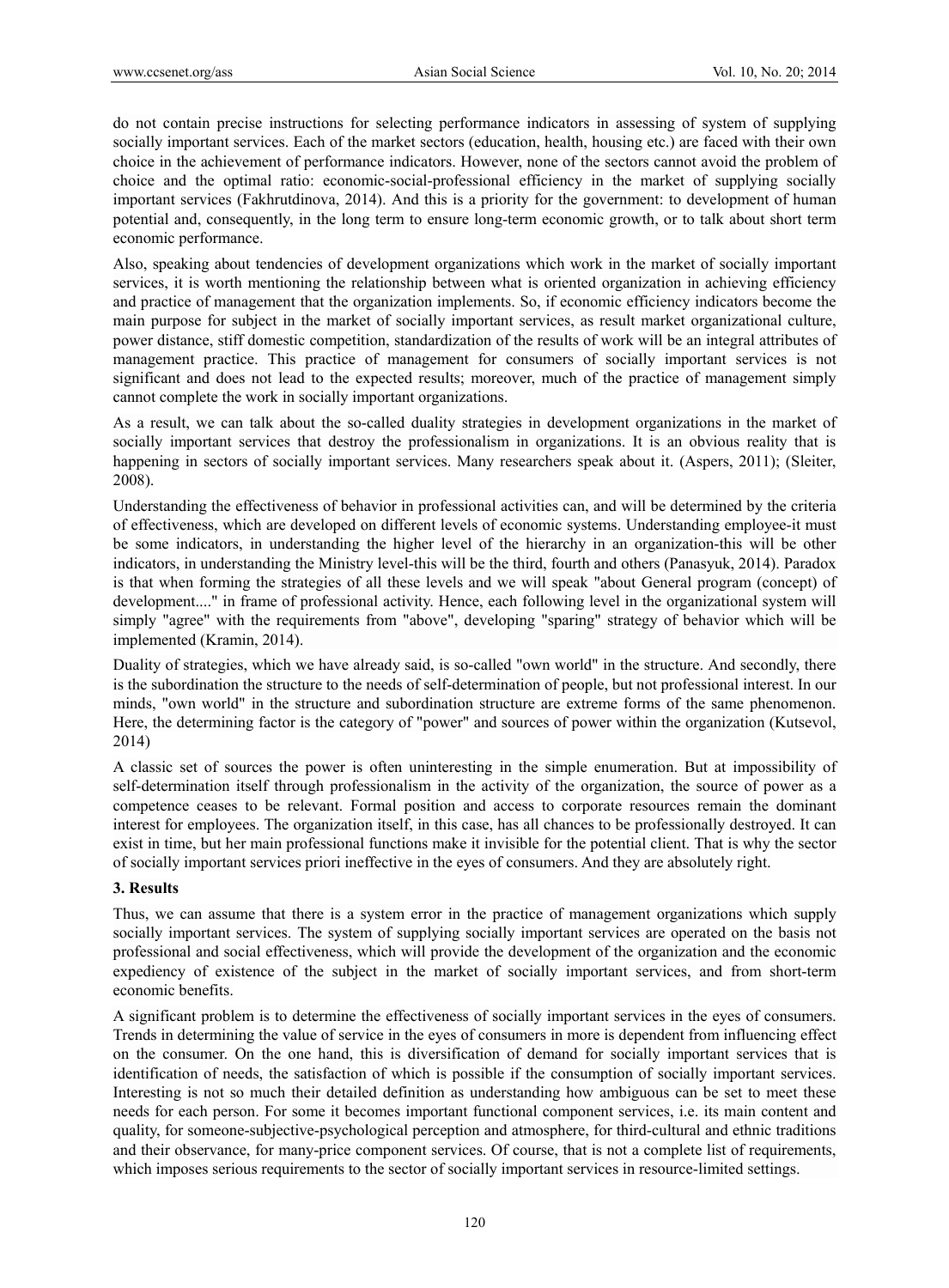Therefore, the emergence of the private sector and public-private partnership becomes a certain way out of the situation. But if to approach to service delivery as the subject-to-subject relations, the problem will be stay. The higher the level of efficiency of rendering of services affects interpersonal interaction and tends to the subject-to-subject relations, the lower the efficiency of service provision depends on the technical characteristics of an organization, and to an even greater degree of professionalism and commitment of the staff of the organization. If such a relationship between the consumer and the service provider does not occur (as shown above), then the level of efficiency in the eyes of the consumer is not achieved.

Considering the consumer behavior in the market socially important services, we can allocate additional number of rules required for implementation in practice of management. From the management point of view, consumers of socially important services are not random, and it's usually the people that rarely changes to its consumer characteristics and preferences. This statement leads to the dynamics of the notion of "constant client". The client is understandable in its characteristics and possible behavior, but the classic definition of a "constant client" is not desirable, for example, in health and social welfare. Therefore, the policy of economic feasibility in the consolidation of the customer base for the company in this case is unacceptable.

#### **4. Summary**

Thus, the sector of socially important services is a completely different management practices from the point of view of its efficiency. The approach from the point of view exclusively necessity of state regulation of this sector often leaves unanswered the questions faced by the consumers of social services. The target program of development persistently builds reform policy sectors with no real impact on this process the key consumers of services. But such a one-sided examination of the functioning of the socially important sector will not lead to efficient solutions to problems in reality.

#### **References**

- Askhatova, L., & Bulnina, I. (2014). Quality-of-life (QOL) improvement as a strategic resource of sustainable social and economic development of a region. *Life Science Journal, 11*(6s), 354-357.
- Aspers, P., & Darr, A. (2011). Economic-sociological perspective on the anthropology. *Economic sociology*, *12*(2), 301. Retrieved June 28, 2014, from http://ecsoc.hse.ru/issues/2011-12-2/index.html
- Botasheva, S. (2002). Social optimism and pessimism as a philosophical antropogena. *DisserCat*. Retrieved June 28, 2014, from http://www.dissercat.com/content/sotsialnyi-optimizm-i-pessimizm-kak-filosofskaya-antro pogema#ixzz342ufx5De
- Buiter, W. H. (1980). In D. Currie, R. Nobay, & D. L. Peel (Eds.), *The role of economic policy after the new classical macroeconomics*. Cambridge, Mass.: Macroeconomic Analysis: Essays in macroeconomics and econometrics.
- Bulnina, I. (2014). Social optimism and pessimism as a philosophical antropogena. *Life Science Journal*, *11*(6s), 469-472.
- Connolly, S., & Munro, A. (1999). *Economics of the public sector* (pp. 4-6). London: Prentice Hall Europe.
- Fakhrutdinova, E., Severyanov, O., Shigabutdinov, A., & Fakhrutdinov, R. (2014). The crisis of 1998 in Russia: Political intervention and its implications. *Life Science Journal, 11*(6s), 442-447.
- Kramin, M., Safiullin, L., Kramin, T., & Timiryasova, A. (2014). Drivers of economic growth and investment attractiveness of Russian regions. *Life Science Journal, 11*(6s), 526-530.
- Kundakchyan, R., & Zulfakarova, L. (2014). Current issues of optimal capital structure based on forecasting financial performance of the company. *Life Science Journal, 11*(6s), 368-371.
- Kutsevol, N. (2014). *Diagnostic characteristics of the organization in change management*. Kazan: Center for Innovation Technologies.
- Lavrov, A. M., Litwack, J., & Sutherland, D. (2000). *Fiscal Federalist Relations in Russia: A Case for Subnational Autonomy*. Paris: Working Paper.
- Lucas, R., & Sargent, Т. (1991). After Keynsian Macroeconomics. *Rational Expectations and Econometric Practice,* 301.
- McInnis, K. J., & Meyer, J. P. (2008, June). *Psychological contracts and organizational commitment profiles: An examination of the employer-employee relationship.* Posted presented at the annual convention of Canadian Psychology Association (CPA), Halifax, Nova Scotia.